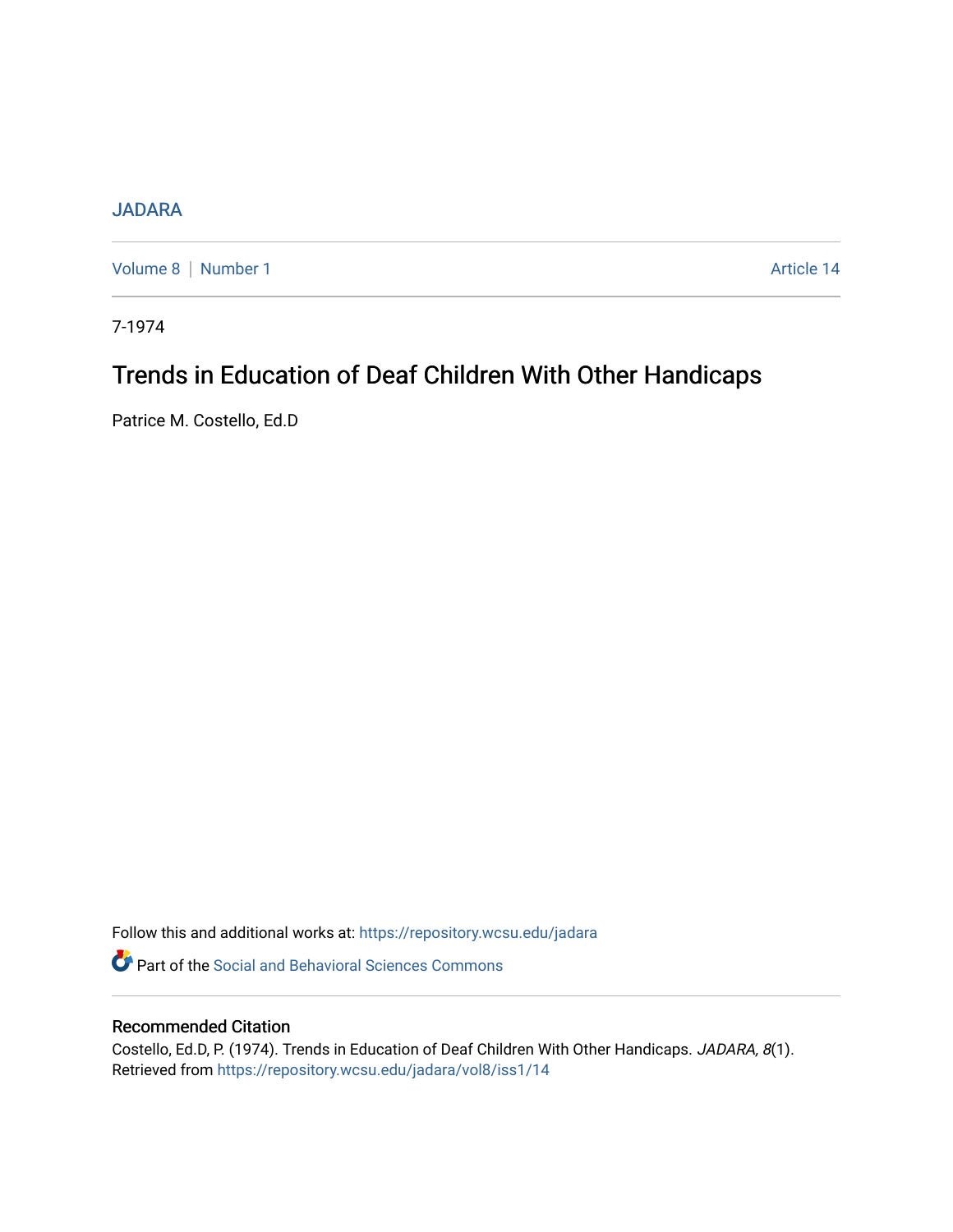ź

Ť  $\bar{J}$ 

> $\epsilon$ Ż

> > $\hat{\mathbf{r}}$

## TRENDS IN EDUCATION OF DEAF CHILDREN WITH OTHER HANDICAPS

### PATRICE M. COSTELLO, Ed.D.

Trends are almost never clear cut except at the moment when a large majority or a smaller, very articulate group jumps on the bandwagon that was going that way anyway.

Who serve the deaf who have other handicaps? Almost everybody. In fact, it would be most difficult to find a group of deaf children, assembled for purposes of special education, which did not contain children with a simple or a combination of physical, mental, or emotional variations which could be construed as handicapping conditions. The same could be said of hearing children in almost any education program.

What degree of defect or variation from what is considered normal can be called a handicap? It is not important to pursue this, as it has been done many times. What is important is to note that we continually change our minds about what condition or conditions are handicapping. And the whole purpose of special education is to so help the child in his choice of sets of behavior that those which he uses are appropriate. We may also have to change the environment, which changes anyway in response to the needs of the majority and by their efforts. Additional changes we special educators keep to a minimum after decreasing uses of various methods, equipment — crutches, if you will.

Let us examine three very broad groups. The first two: educable and trainable retarded deaf children and youth comprise the largest number of multiply handicapped in the ranks of the deaf. At the moment, there is great official interest in an even larger group: the hearing-impaired retarded. Obviously, if you are going to consider those with lesser hearing losses you open a lot of interesting doors, and attract the attention of some professionals who might otherwise feel inadequate to meet the needs of the *deaf* retarded. Let us, however, focus on the deaf who have some degree of retardation (acknowledging that, as with almost all programs for the deaf, here and there will be a child with rather more hearing than the other children, but for whom there is no other help, or no other program in which he can achieve). In this paper we will consider retarded deaf children, who comprise a large proportion of the number of multiply handicapped deaf children and youth.

Provided we believed they were deaf, how have we handled the retarded deaf? Many forces have worked against their inclusion in educational programs provided for the deaf of normal mental development. Hearing parents have difficulty coping with the special needs of a deaf child. Add a handicapping degree of mental

Dr. Costello is associated with the Research & Training Center in Mental Retardation, Texas Tech University, Lubbock.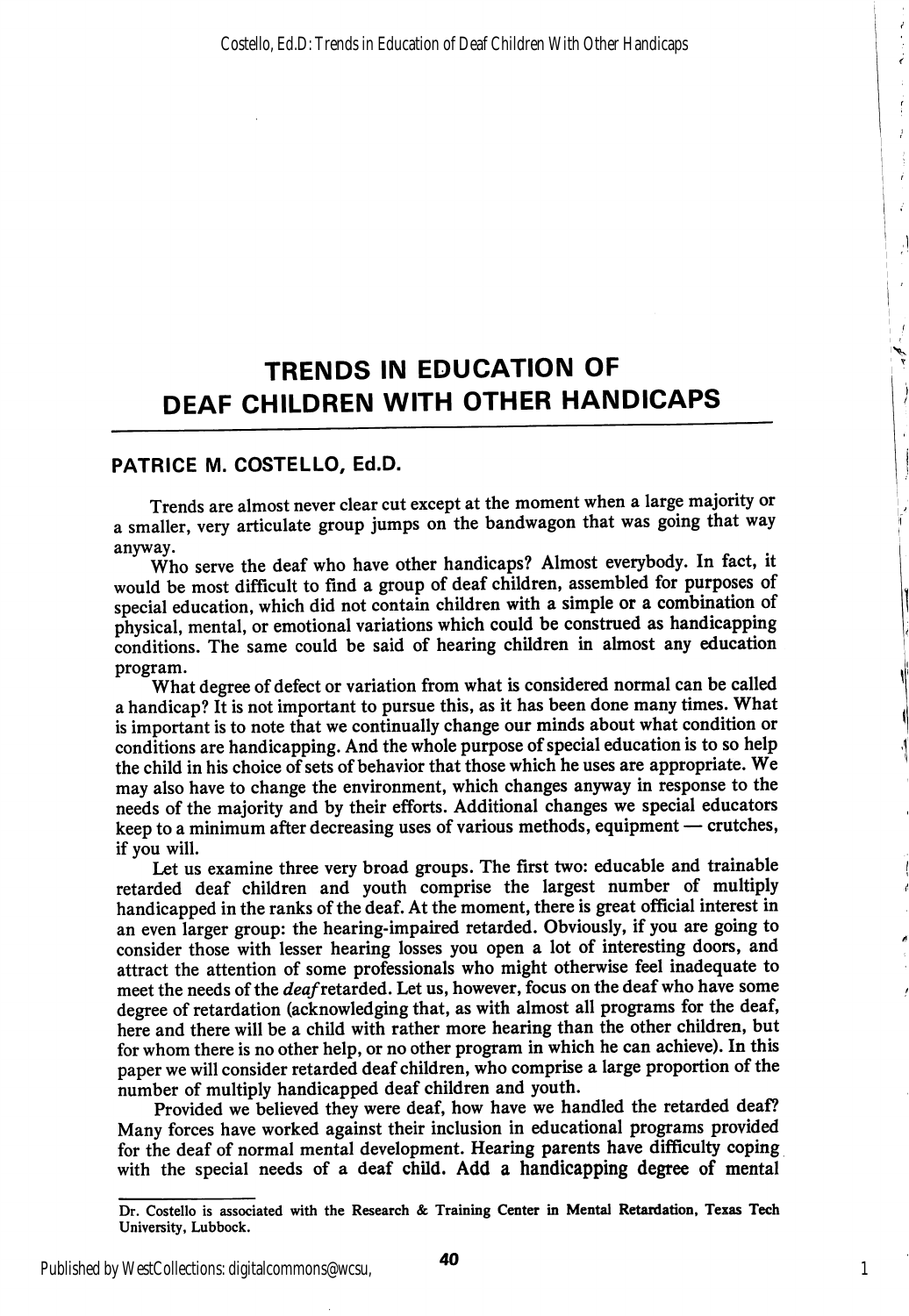#### TRENDS IN EDUCATION

retardation to the picture and parents with little or no counseling can be expected to crumble under the resulting frustrations. We know that deafness alone is educationally retarding, because language and easy communication are parents' and a teacher's basic tools. Little wonder, then, that we continue to find normal deaf children in programs for the retarded. Screening tests by skilled audiometrists and by certified audiologists are not universally available, although services are spreading and improving.

If parents are puzzled by the dual handicap, how do teachers react? Exactly the same way. However, after a period in which the teacher makes every effort to reach the child and help him become a member of a small group, she can turn to the supervisor and such special personnel as the psychologist for knowledge of the child's level and potential. Then, with the help of special materials, techniques and recent developments such as team teaching, open class concepts, the use of aides for more individualized instruction, the child may be accommodated provided the administra tion sees the child as a deaf child with special problems, and *provided that the staff* has the same picture, is understanding, skilled, and cooperative. Every word in the above sentence except "skilled" means attitudes and beliefs. If you will think about it a bit, you will see that a person without a knowledge of skills and techniques for aiding the child with the dual handicap is the one who says, "This school is not equipped for that kind of child." Yet the school has most of the things such a child needs, including that precious person, the teacher who understands the implications of a hearing loss and, having some special methods of working around the lack of hearing is not overwhelmed by it. Since most of what is needed to provide for the retarded deaf child is in an established program for the deaf, how is it that so often we try, fail, draw back and never try again? Because, as with people who can not work with the deaf because they see, not the child, but a ghost-child. This child, a hearing-child-who-should-have-been (to their way of thinking) continually blinds them to the very human able deaf child who is. So, a teacher of the deaf, used to deaf children, all different but with no grave blockages to reasonably orderly, reasonably swift educational achievement knows about what to expect. The retarded child happens along, all too often with certain undesirable behaviors which are most difficult to alter, and requires a disproportionate amount of the teacher's time. And for what? For very slow, maybe quite imperceptible gains, no matter how hard the teacher and child work. The distance between the other children and this child widens in many ways and teacher, supervisor, special personnel and superintendent are almost as frustrated as the child. If there are house parents and dormitory routines as well, the problems are compounded. What does the teacher see? The ghost child. The normal deaf child-who-should-have-been. Let us ignore the emotional implications and zero in on one thing: should-have-been. Should have been what? Should have been able to achieve. The teacher's expectations then, for a normal deaf child have never been revised to fit the retarded deaf child. This, then, is the crux of the problem.

The teacher, her supervisor and advisor do not know the potential of the child; how many years at what pace must be used to reach it; how to measure gain, if any; and what to teach and how to teach it. Does that sound overwhelming? It is not. We borrow every day from other disciplines for solutions to similar problems with the children with normal mental development. Why not with these children? For example, the potential. We can judge this on the measured level of intelligence, family background, level of hearing and child's use of that hearing, age, personality, and careful study of the child from the framework of a number of disciplines. Be prepared to change this judgement as the child grows, responds, learns.

How many years, at what pace, must be used to help the child reach his potential? Since we keep changing our minds about what is adequate for the deaf child, and how we shall prepare for it and pay for it, expect changes of opinion here,

2